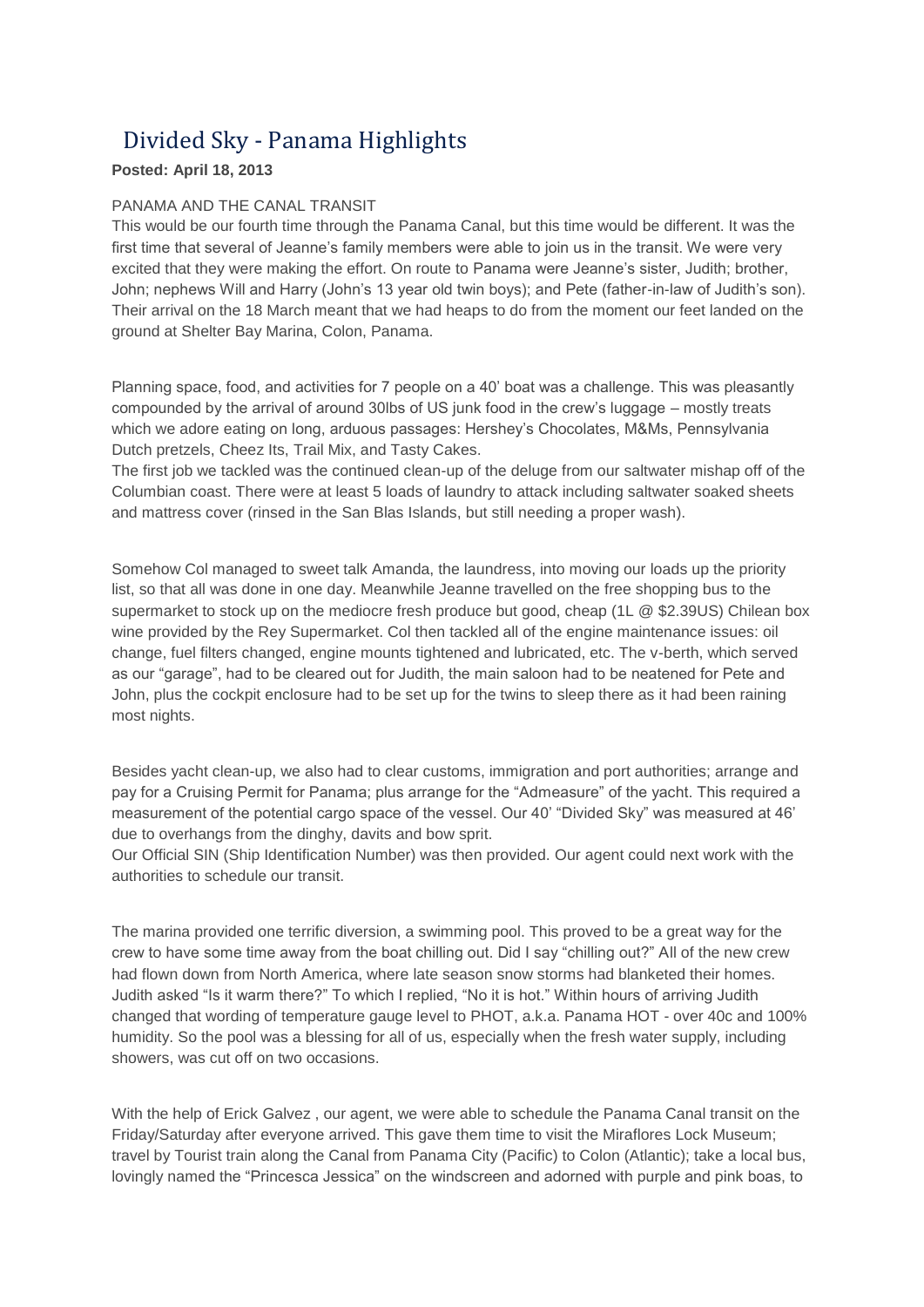Portobello (a famous pirate "hang-out"); meet some of the characters at the marina; eat and drink at the semi-air conditioned restaurant; use the marina amenities; swim; and relax a bit. We even practised sending Harry (the lightest person) up the mast in the hope that we could have some overhead shots of the yacht in the canal locks.

The Canal Commission required that each yacht have on board a Canal Advisor, 4 adult line handlers, a helmsman, 4 adequate lines at least 125', and payment of around \$800 (for yachts under 50'). Ten tires wrapped in plastic and 4 x 125' lines arrived from our agent, to be used for the transit. John and Judy presented all of us with tee shirts commemorating the team transit of the Canal. This all added to the excitement as we readied the yacht for the two day adventure.

Friday arrived. We departed the marina and headed out to rendezvous with our Canal Advisor at 3:30 pm. We still did not know what the tie up configuration within the lock would be. On all previous occasions, we had rafted in lots of three yachts. Twice we were in the locks with only yachts (15 yachts in 5 rafts the last time), and once our raft plus one other raft of yachts transited with a large ship also in the lock. Twice we were the centre yacht of the raft, which meant that all of the lines to the sidewall were handled by the outside yachts. This time would be altogether different.

Because of the topography of Panama, the Canal consists of: 3 locks going up to man-made Lake Gatun from the Atlantic; then a 26 mile sail across the lake; followed by 3 down locks to the Pacific. The first 3 locks, called Gatun Locks, are adjoining, with each lock 110' (33.53m) wide by 1000' (304.8m) long. As we approached these locks our advisors seemed a bit muddled. First we were to raft to a larger catamaran, then at the last minute, it was decided that the Catamaran and "Divided Sky" would raft to a commercial tour boat. The tour boat would tie off to the port sidewall. The Cat would tie to them. We would tie to the Cat, without any lines to the starboard wall. All three of these vessels would be locked behind a large tanker called "Great Success." This configuration did not result in great success.

We were to learn from our next advisors the following day that "we NEVER un-raft yachts inside the locks" due to the turbulence. But that was untrue. In the middle of the 3 Gatun Locks our advisor told us to un-raft from the Cat before "Great Success" had settled into the final lock. Col replied "It's too turbulent." But the advisor said, "Go," and cast our lines off of the Cat. Moving forward into the turbulence, Col lost all steerage. "Divided Sky" swung to port and lay across the bows and bowsprit of the Cat. Without lines to the sidewalls, we had no way to extricate ourselves until John was able to get a line ashore, and with turbulence less, we were able to pull our bow around to free ourselves from the entangled mess. Quick thinking crew had fended us off as best they could, but minor damage was done to the starboard bow of the Cat and to our port toe rail. We were lucky that the Cat's bowsprit didn't take out our lifelines!

The Cat's French owner made noises about the quality of our insurance, until in the 3rd Gatun Lock his starboard engine failed. Needing thrust and power to leave the lock, we agreed to remain rafted to the Cat to serve as a starboard engine and help him safely move to the night mooring – and thus also avoid incurring the \$5,000 penalty for not propelling yourself out of the lock!

Once tied to the huge ship mooring, we were able to relax, have dinner and get an early night of sleep before the 6 am return of advisors for the transit of the 3 remaining locks: Pedro Miguel Lock and 2 adjoining locks at Miraflores. Happily these were transited without trauma, as we were tied portside to the Cat with their lines to the port sidewall and our lines to the starboard sidewall as our own crews successfully managed the 87' (27m) drop to the Pacific Ocean sea level.